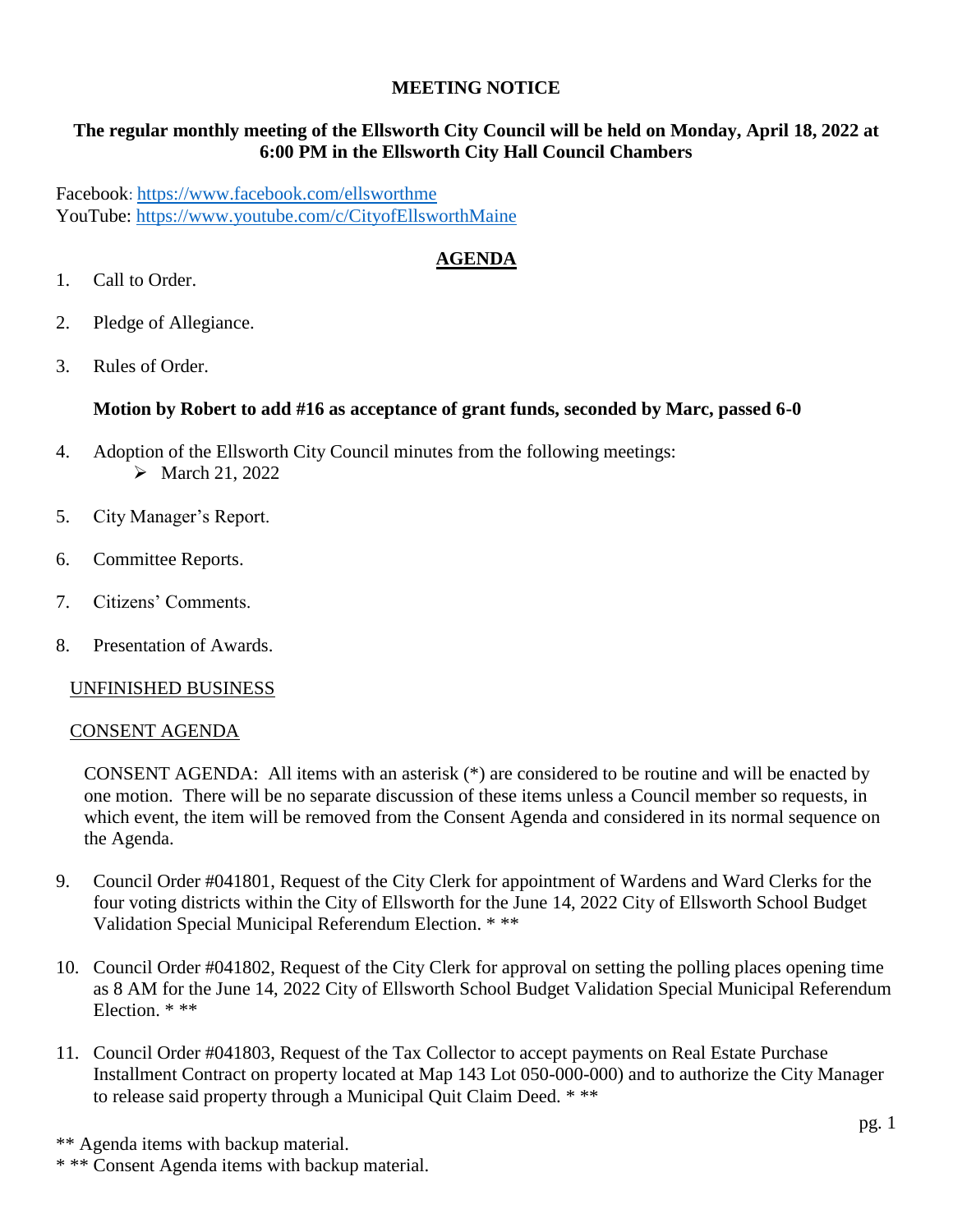## NEW BUSINESS

- 12. Public hearing and action on the issuance of Business License (s):
	- $\triangleleft$  Ellsworth No. 1, LLC,  $d/b/a$  Hampton Inn Ellsworth, 6 Downeast Highway, for renewal of a City Lodging License. \*\*

## **Motion to approve by Marc, seconded by Robert, passed 6-0**

- 13. Council Order #041804, Request of the Public Works Director to approve an excavator lease agreement for a term of up to 6 months. \*\*
	- **Motion to approve by Marc, seconded by Robert, passed 6-0**
- 14. Council Order #041805, Request of the Public Works Director to accept the DEP grant funds for stream crossing \*\*

## **Motion to approve by Marc, seconded by Robert, passed 6-0**

15. Council Order #041806, Request of the Public Works Director to approve the Water Street pump station project \*\*

## **Motion to approve by Casey, seconded by Gene, passed 5-1 (O'Halloran)**

- 16. NEW ITEM ADDED: Request of the Public Works Director to accept DEP ARPA and OSG Grant funds **Motion to approve by Robert, seconded by Gene, passed 6-0**
- 17. Council Order #041807, Request of the Finance Director for approval of the Annual Reports for Tax Year April 1, 2021 through March 31, 2022 for Affordable Housing Tax Increment Financing Districts, Leonard Lake, Oriole Way and Oriole Way Senior in the City of Ellsworth

## **Motion to approve by Marc, seconded by Robert, passed 6-0**

18. Executive Session to discuss labor negotiations between the City of Ellsworth and the Ellsworth Waste Water Treatment Plant Laborers 327 in accordance with MRSA Title 1, Chapter 13, Section 405, Paragraph 6D.

**Motion to enter: Marc, seconded by Robert 5-1 (O'Halloran) Motion to exit: Steve, seconded by Robert 6-0**

**Motion to accept the negotiations by Marc, seconded by Gene, passed 6-0**

19. Executive Session to discuss labor negotiations between the City of Ellsworth and the Ellsworth City Hall Clerks Unit Massachusetts and Northern New England Laborers District Council 327 in accordance with MRSA Title 1, Chapter 13, Section 405, Paragraph 6D

 **Motion to enter: Robert, seconded by Casey 5-1 (O'Halloran) Motion to exit: Robert, seconded by Casey, 6-0 Motion to approve negotiations by Robert, seconded by Gene, passed 6-0**

## 20. Adjournment.

**Motion by Robert, seconded by Marc, passed 6-0**

<sup>\*\*</sup> Agenda items with backup material.

<sup>\* \*\*</sup> Consent Agenda items with backup material.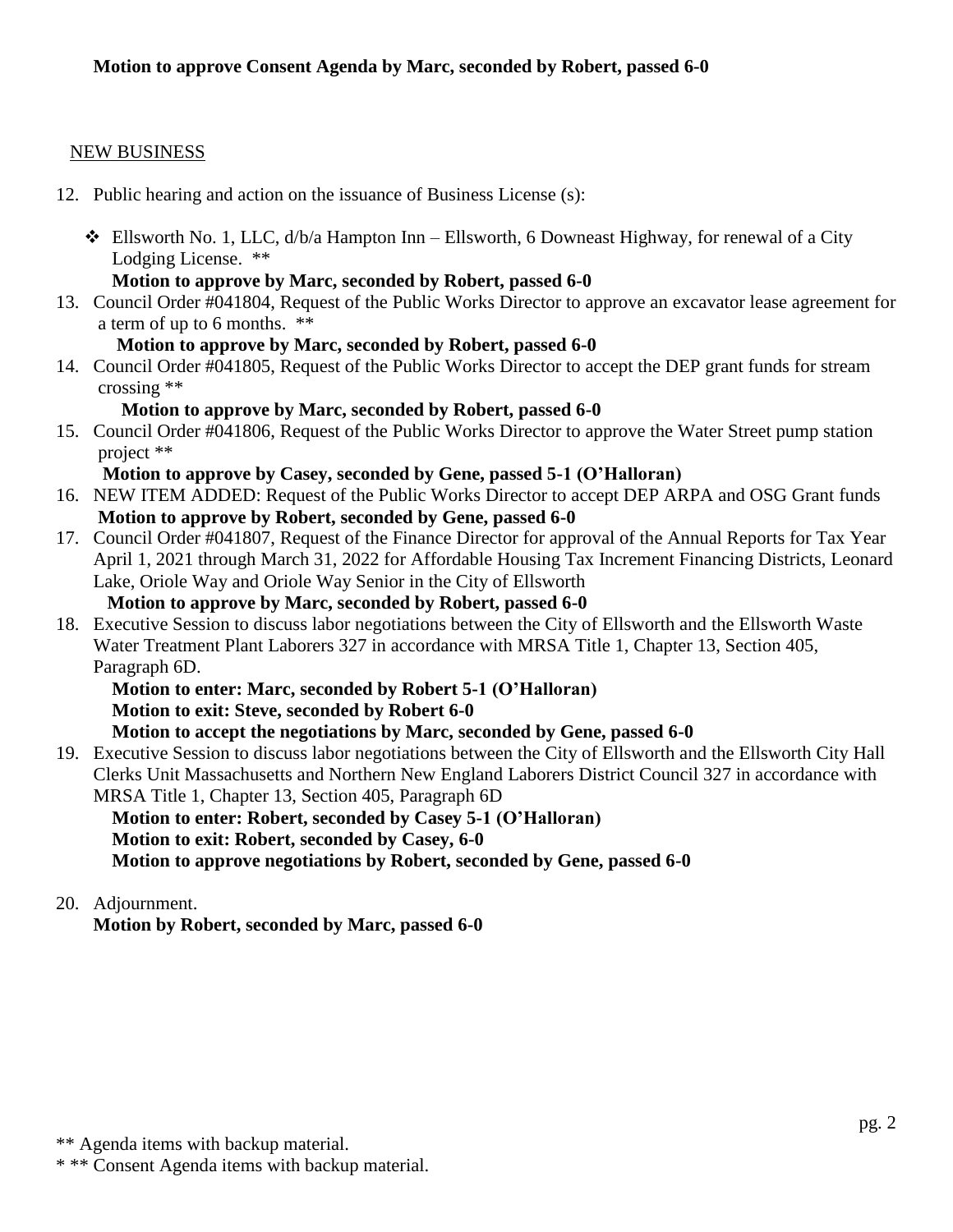# CITY COUNCIL APRIL 18, 2022

## **Dale Hamilton**

I call to order this April 18, 2022 City council meeting. Pledge of Allegiance. So yes, Councilor Miller.

## **Robert Miller**

Mr. Chairman, I'd like to make a motion to add item from the public works director regarding the DEP, ARPA and OSG Grant acceptance funds.

## **Marc Blanchette**

**Second** 

## **Dale Hamilton**

Second, all in favor? Unanimous. I should also note that Councilor Kaplan is absent this evening. It's an excused absence.

## **Marc Blanchette**

And you want to give the date for the record? The date of this meeting?

## **Dale Hamilton**

Toni got it. So we will and we'll add that will make that item 16. And then move all the others from there. Okay, item three rules of order. We follow Robert's Rules of orders and any other rules that are adopted during the annual planning meeting. item for adoption Ellsworth City Council minutes from the following meetings March 21st, 2022.

## **Marc Blanchette**

So moved.

**Robert Miller** 

Second.

## **Dale Hamilton**

Motion and a second, any discussion? All those in favor? Unanimous. Item five city manager's report manager.

## **Glenn Moshier**

Thank you. Good evening Councilors. I actually have quite a lengthy report here for tonight, so I'll try to go as quickly as I can. But we have set a tentative schedule for the budget workshops. So I just wanted to kind of run down those real quickly for the citizens. So on Monday, April 25 so a week from today, we're going to start we'll do the introduction, review of revenue, Administrative Department Budgets, library and the general fund. And Monday, May 2, we have a switch, we're actually going to be doing the public safety so police and fire. Monday May 9 will be the school department. Monday, May 23, will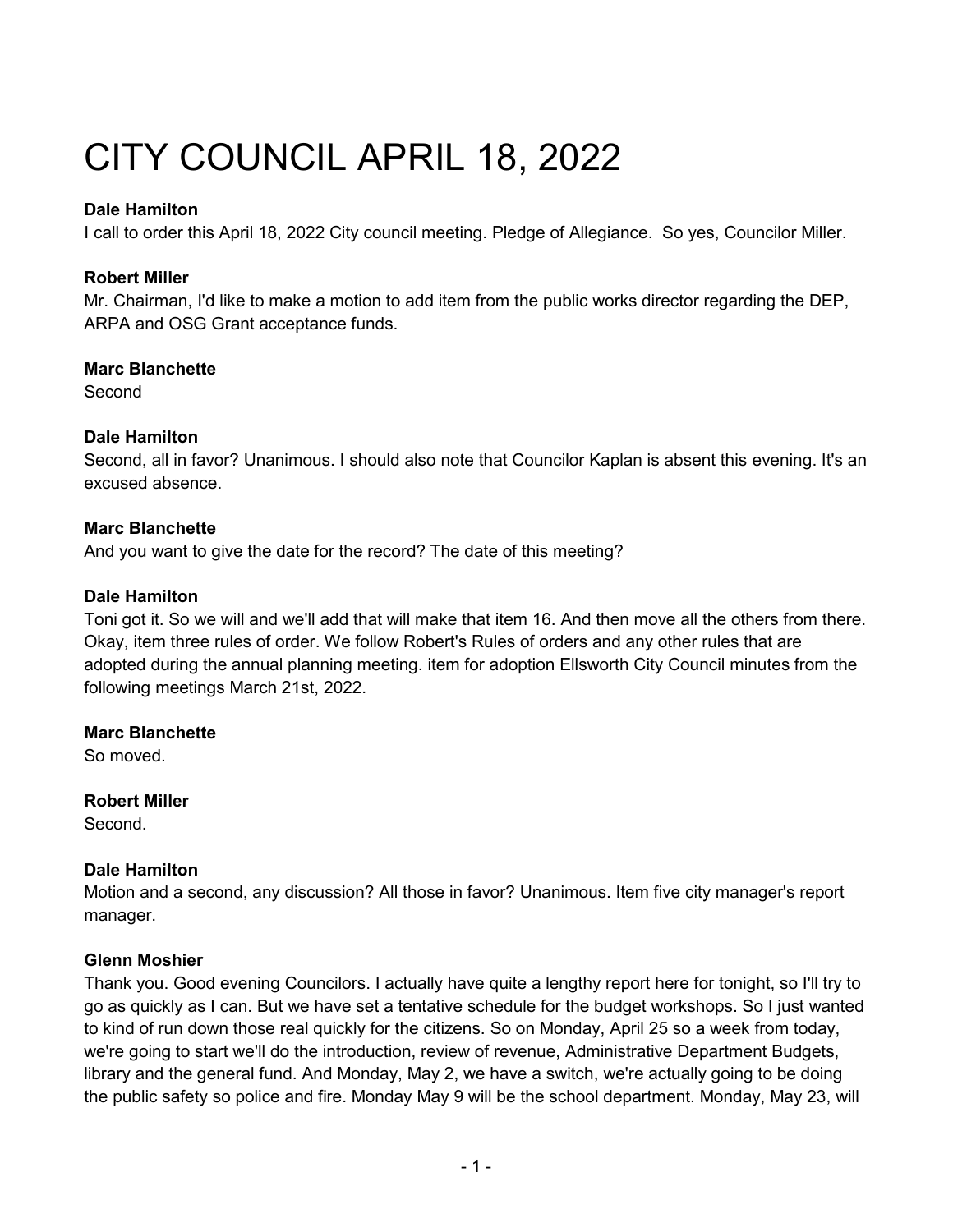be maintenance, Public Works, water department and wastewater. And then finally on Monday, June 6, we'll do the capital budgets, social services, recreation, review of debt, and Council review and discussion. Along the way, if we need additional dates we'll certainly accommodate. Right now that's the tentative schedule going forward for the budget workshops. Additionally, and I just wanted to set out a couple of thank yous want one to city staff, particularly Janna, Elena, Jane, Adam and Steve, who participated among others in the building in the Ukraine aid, which was wildly successful. In the seven days, we collected 7000 pounds of donations, and took those down to New Hampshire where they were putting into a shipping container and sent over to Poland, for eventual final destination of the Ukraine. We had everything from some brand new couple of brand new generators donated, to crutches and other types of medical type of equipment, and everything in between. So it's a very successful, and thank you to those employees and all the other employees who helped out with that endeavor. I also wanted to just give a quick thank you to Helen's restaurant and Healthy Acadia. And all these folks from the city of Ellsworth, who came and citizens who came out to the Helen's last week for a tip a cop event. I'm very excited to say that we raised over \$4,000 in just a couple of hours for project Hope. And so that money will go to helping folks who suffer from substance abuse disorder and getting the treatment that they need. So thank you to everyone who participated and everyone who donated Harbor Park Marina will officially open on May 15. Nope, the park will open on Memorial weekend, May 28. And just a quick announcement about the City Forest. We've got a bridge on the blue trail that's in pretty bad state of disrepair. So that trail portion of that trail is going to be closed for the foreseeable future until we can get that that bridge replaced, kinda a safety issue, so we had to take the bridge out. A couple of other other announcements, the fifth annual Ellsworth, roadside cleanup is kicking off April 23 and runs through May 1, you can pick up bags here at City Hall. And the highway department will be around to pick up those bags if you just leave them in the areas where you where you do the cleanup. And this Saturday, April 23, at 9:30am to noon is the annual card Brook cleanup. And the folks who want to do who want to donate their time to working in and around the Card Brook area can show up Saturday morning at 930. And the rain date will be Saturday, April 30. And you can show up in the Hannaford area, and there'll be organizers there to provide you with the equipment that you need and point you in the direction of where best to attack the Card Brook cleanup. Also, we just wanted to let everybody know that we are in the process of planning a ribbon cutting for our solar projects on the Mariaville road. And we're trying to iron out a date with sunrays, the project builders. But we're looking at sometime in the first week or two of May for a ribbon cutting and of course councilors and citizens are invited to attend that. And that is all I have. So just to notice about the transfer station. So as you most of you are probably very well aware the scale is being replaced. And its work is being is scheduled to begin on that May 9. Well, in the meantime, the scale is broken. Doesn't make a lot of sense to invest money on fixing the broken scale when we're replacing it in just a couple of weeks. So the scale is going to be down so folks will have to purchase bags, they won't be able to or stickers, they won't be able to come in and use the scale until the new scale is in place which will take a few weeks. That is all I have.

## **Dale Hamilton**

Any questions, comments? All right, seeing none. Committee reports. Any councilors attend any committee meetings?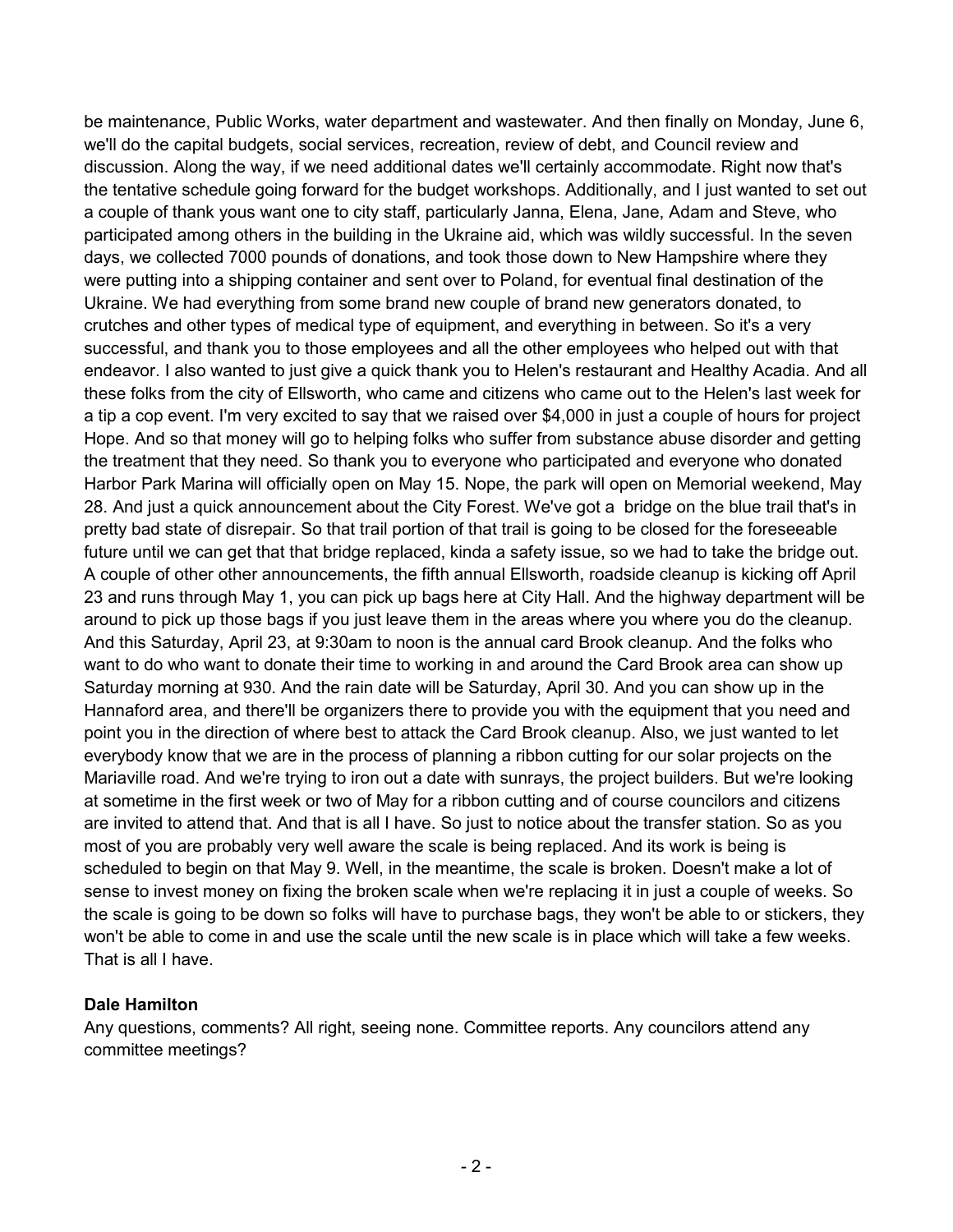## **Robert Miller**

Yeah, chair Hamilton. I attended the Recreation Commission. They basically were going over the budget there for the Recreation Commission to to forward to the council. They've had one meeting to discuss it and then they've gone and evaluated the different organizations and they're having another discussion and then there'll be forwarding us their results.

## **Dale Hamilton**

Anyone else? All right. Item seven citizens comments. Anybody can make a comment. Just go to the up to the podium. Introduce yourself.

## **John Linnehan**

Good evening councilors. I'm John Linnehan. I have a handout. I don't know whether it's Toni has handed that to you or not. Okay, well, all got those. Got three items I'd like to mention tonight. First is an update on Constitution Hall. We've been working hard on it for several months, as most of you know, we've had many soft openings and soft launches on just about every aspect of it. And I'm excited to say that over the next two or three weeks, I think it's gonna be May 6, we're going to have actually our grand opening for it that night. I put these in front of you tonight just to give you an idea of what events we are having there. Every Friday night we're having a free Friday Movie Night. We have a variety movies as some our educational some are entertainment. So we just showed the Passion of Christ day this week in honor of Easter. So that was this week's movie and the day of our grand opening. We're very honored to have Seth Keshel here with us. Seth is a nationally known expert on election fraud. And there's been a lot of controversy on that going around, around our country. And I think he's one of the best speakers to have. So he will be here. And he just notified us actually yesterday another person he speaks with many times, it's Captain James Tessaro, but he's going to be joining as well like that. So I think we're going to be extremely blessed to have that group of people here for that meeting. We will probably have our grand opening at four o'clock. I'll make sure you guys have plenty of notice before that. And then there also is a meet and greet for Seth Keshel same evening. So that's going to be An awesome evening. And then the final flyer I wanted to give you is on constitution alive. We've had several constitutional meetings out there like that, which I've been very excited about. I'm learning to run the projector and the sound. So I'm kind of the sound guy out there. So I've had to set through every one of them so far that we've had, but I've really enjoyed them out there. And if you haven't really take a look at our Constitution, and the history of it, the background of it, I encourage you, every Thursday night at six o'clock, we've been doing that. This is a new series of settings going to be starting May 18. And I like this because it integrates the biblical historical background of our constitutions. And I think that's something that's not taught in schools nowadays, and something a lot of us have not had a good background in. And the Constitution is a solution, I believe, for our nation for the problems that we have going through right now. So I just encourage you to take advantage of some of those. So constitution halls come in very, very well, I'm excited about having our official grand opening on My 6. Also, at the last Council meeting, there was a vote, there's awarding of a contract that went to a higher bid than a local business person, Andrew McCullough here in our community. And I have never talked to Andrew about it. But it just bothered me sitting there, I think, you know, I think we need to be a lot more business friendly or user friendly, if you will, to our own local people I was really disappointed with it that night, to be honest with you. And I think that should never happen. Number one, finances are tight all around. And I think any dollar we have if we can save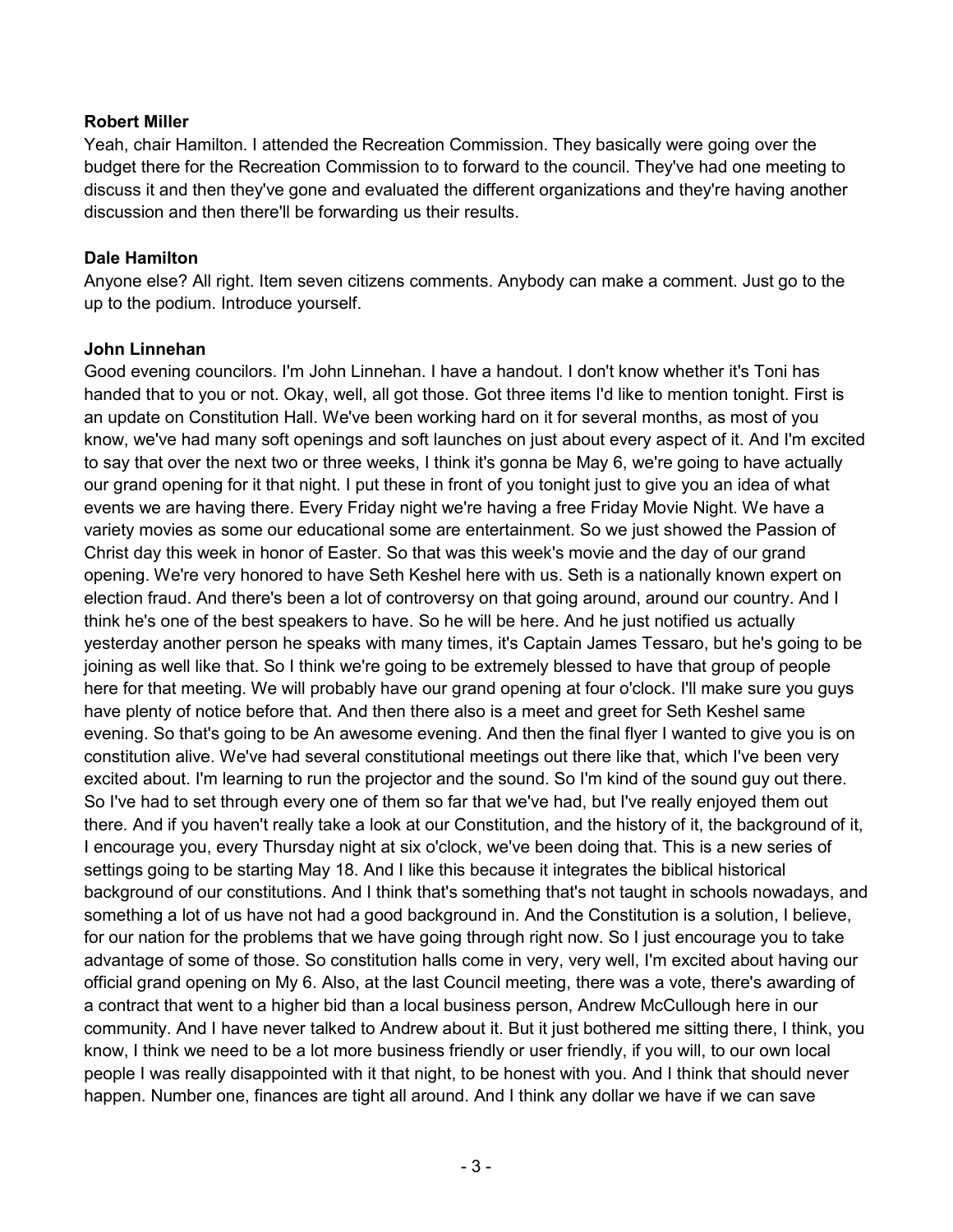\$12,000, which I think Andrews bid was roughly \$12,000 less, I was very disappointed the way that was handled. Be honest with you if I was on the council, and he was a few thousand more, I bet to give it to him, I think we need to take care of our local people. I just thought that was a very poor message that was sent. And I think Andrew is a good guy in the community. He's always around to help anybody that needs anything like that. And my third and final things, I want to encourage the council to really look at financial stewardship. I'm 73 years old, I've had multiple businesses around the state of Maine. I've been involved with finances and that type of business, that type of process all my life like that. I'm really concerned about our nation financially, our state financially, it's trickled down to our cities like that. You can't keep printing off trillions and trillions of paper money. It's funny money, it's Monopoly money. Every time they print it out. People say well, inflation stuff is going up. How about your dollars is going down in value every time they print another dollar out. So I encourage our city to really be proven. And I would like to see if a hiring freeze on all employees, the city, I think there's going to be some very, very bad times coming. I happen to be a prepper I'm prepared for the worst. I'm praying and hoping for the best. But I'm prepared for some really tough times coming. I've been through a few recessions, not a depression. But I think what's coming is going to get everybody's attention and I just like to see our city prepared to have a handle on it ahead of time. So I just present that for what it's worth. And thank you very much for your time. I appreciate it. Guys have a good evening.

#### **Nate Hanson**

Hi, I'm Nate Hanson, resident here. Just briefly. Last month at council meeting, we had dozens of citizen engaged with city council, this place was full as you all remember. And while the opinions expressed were all over the spectrum, every person on this podium spoke in a civil and respectful manner. Though people clearly had strong opinions on both sides of the debate. People maintained an appropriate demeanor every adult and even every teenager, especially every teenager, spoke and presented themselves with composure and propriety. After those dozens of citizen comments, Councilor Blanchette, unfortunately made a decision to break from civil discourse. He yelled at individual citizens, even swore at one attendee. He used vulgar language toward the teenagers who gathered in the room. And it was disappointing and it demeaned the proceeding. I hope the councilor understands how such behavior discourages civil engagement and it makes it more difficult for this body to do its job in representing the citizens and an acting in their interests. I hope that none of us have to see that kind of behavior from the Dyess in the future. Thanks,

## **Marc Blanchette**

Mr. Hanson. Anytime that you've dumbed down the veterans of this country, you will here language from me.

## **Dale Hamilton**

please, please stop. I was about to address it. And I don't need you to step in while I'm trying to do that. All right. I will remind all councilors to please if you want to speak to wait to be called upon. And we can carry on a conversation at that point.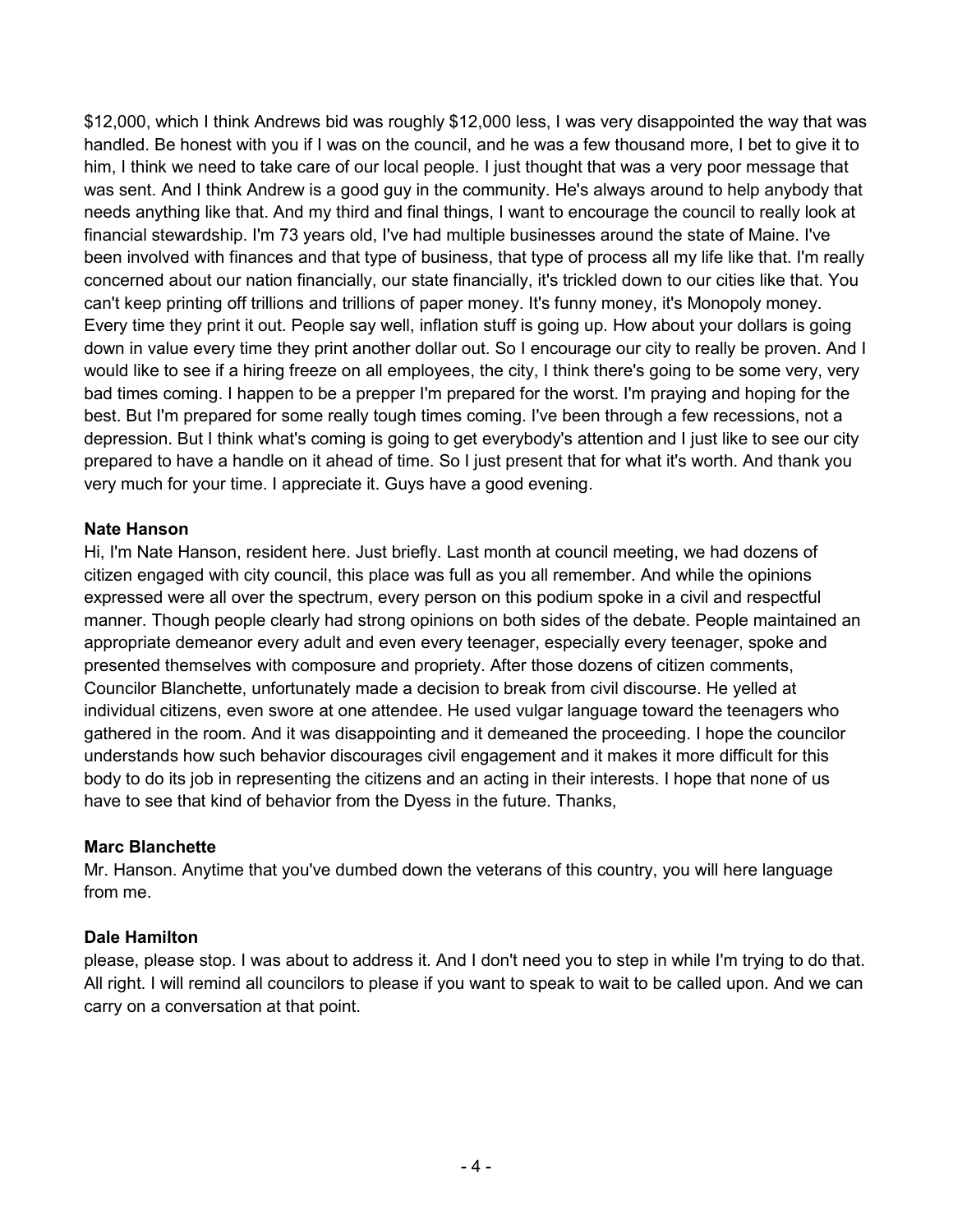## **Marc Blanchette**

When I hear the dumbing down of veterans, veterans that served this country with distinction, honor and valor, you will hear words from me. And if they happen to be words that you don't like, or that you don't approve of as my grandchildren used to say, too bad, so sad.

## **Dale Hamilton**

Councilor Blanchette. Yes. So if, if you want to respond, that's fine. But let's not respond in terms of making it personal. Just please respond to the chair in terms of comments. And rather than get into a debate with somebody else that has a difference of opinion,

#### **Marc Blanchette**

I will always stand for the veteran if nobody else does, I will. Simple as that.

## **Casey Hanson**

can I say something? Just that nobody said anything bad about veterans during any email that I read, or any part of this conversation. So that just feels a little odd.

#### **Marc Blanchette**

Councilor, when I hear the word subset, being used to describe veterans, a subset of this community? I take umbrage at that. Always have, I always will. They are heroes in anybody's in most people's books, they are not a subset of this community. They are the pillar of this community.

## **Casey Hanson**

Maybe the word subset means something different to you. Subset it just means a one part of greater Part.

## **Marc Blanchette**

I understand what the word means.

#### **Dale Hamilton**

can we? If we want to have a discussion, please, let's let's not get into a debate, let's be recognized. And we can have a civil conversation about that. But let's not turn it into a debate among councilors. You're welcome to speak just please be recognized. And and we'll address your comments to the chair. You may go, but let me let me just stay. Let me just state something for the record. This process that we have that we go through is intended to have public input, and it's intended to have counselor input. And sometimes there's agreement, sometimes there's disagreement. It is one of those things that there is a balance that we all must adhere to as a council, we have a higher threshold in terms of maintaining that and being respectful of the process. What I tried to do as chair is to keep this from becoming a debate back and forth. There are some things that people will take personally, there is a time and a place for that and an appropriate place. So if I say that, because if the comments are going to be more about personal back and forth, we're going to end that. That conversation can happen outside of this forum. You've had the opportunity to express your concern, which I appreciate you doing. But I just want to keep this from becoming devolving into just a big debate back and forth on personal issues. So you have the floor.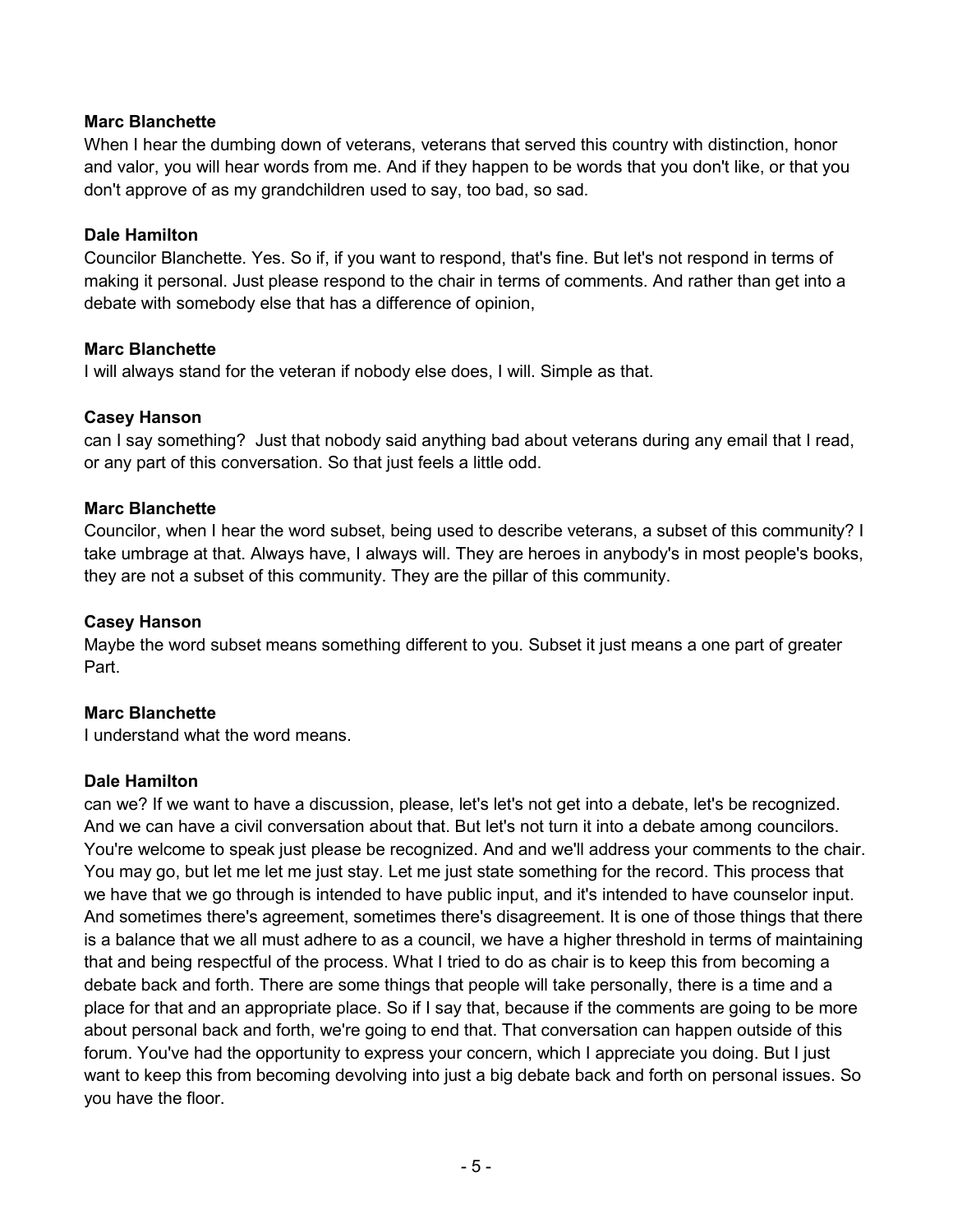## **Nate Hanson**

I think everyone notices that nothing that I said here pertained to what Councilor Blanchette is trying to make this about. Councilor Blanchette's behavior. We were all here. We all heard his language. He swore. And yes, as he has now brought the conversation to, he referred to an email that I wrote, didn't quote, the email, didn't express the content of the email, as it was clearly expressed. If you'd like to read the email from up there, that's fine. But that's not really what I talked about here was it? I talked about your language and the way you treated people on this side of the Dyess and it was inappropriate. You have no response to that, as far as I can tell. That's all I've come here to say. Thank you.

## **Marc Blanchette**

I just want to state that I quoted the email that Mr. Hanson sent me it was simply a copy and paste job. Don't shake your head no.

## **Dale Hamilton**

All right. That's, that's, we're gonna end that conversation. If if you want to address it, the two of you outside of this, there are plenty avenues to do that. This is not the appropriate form.

## **Steven O'Halloran**

Good evening. My name is Steve O'Halloran. I'm a citizen here in this town of Ellsworth, been here 57 years. And I would like to echo two things, Mr. Linnehan had stated his displeasure with this Council's vote to award a contract to an outside company for \$10,000 more. I was equally upset with that. As Mr. Linnehan was the research I did the firm in Ellsworth, it's a taxpayer and Ellsworth got sold out by this council. And I'm disappointed in that I think it's unfair, not only is it unfair to ask him to bid than not accept him as a low bidder. But furthermore, the \$10,000 more we're sending out of town, some of that is that citizens money. So I'd like to remind the council of that. Number two, is I'd like to echo Mr. Hansen comments, I have to sit beside this gentleman. And I apologized to the group because of his tone last month, and I would like to apologize tonight, again, for his tone.

#### **Marc Blanchette**

Mr. Hamilton.

## **Dale Hamilton**

We we are going to follow the parameters of the charter in terms of being respectful to one another as councilors. And when we make personal comments about other counselors and and impersonal manner and not from a perspective of an opinion about the situation at hand, the agenda item that is going to be on the bounds, and I'm going to ask all councilors to be respectful. As chair, I have a responsibility to address that issue. And I will start addressing that issue because it is becoming increasingly more difficult, more adversarial at this table. And it doesn't need to be. We are not going to address him personally. If you make it personal, you will be asked to stop speaking. And if we have to take it further than that we will but we need to maintain decorum among this group in order to conduct the business. That's what we want to have happen. We don't always agree we want public input. But we need it to be respectful and that that's what I'm requesting. And as Chair if I have to, I will step in to prevent us from going down the wrong road. Anybody else like to speak?All right, moving on.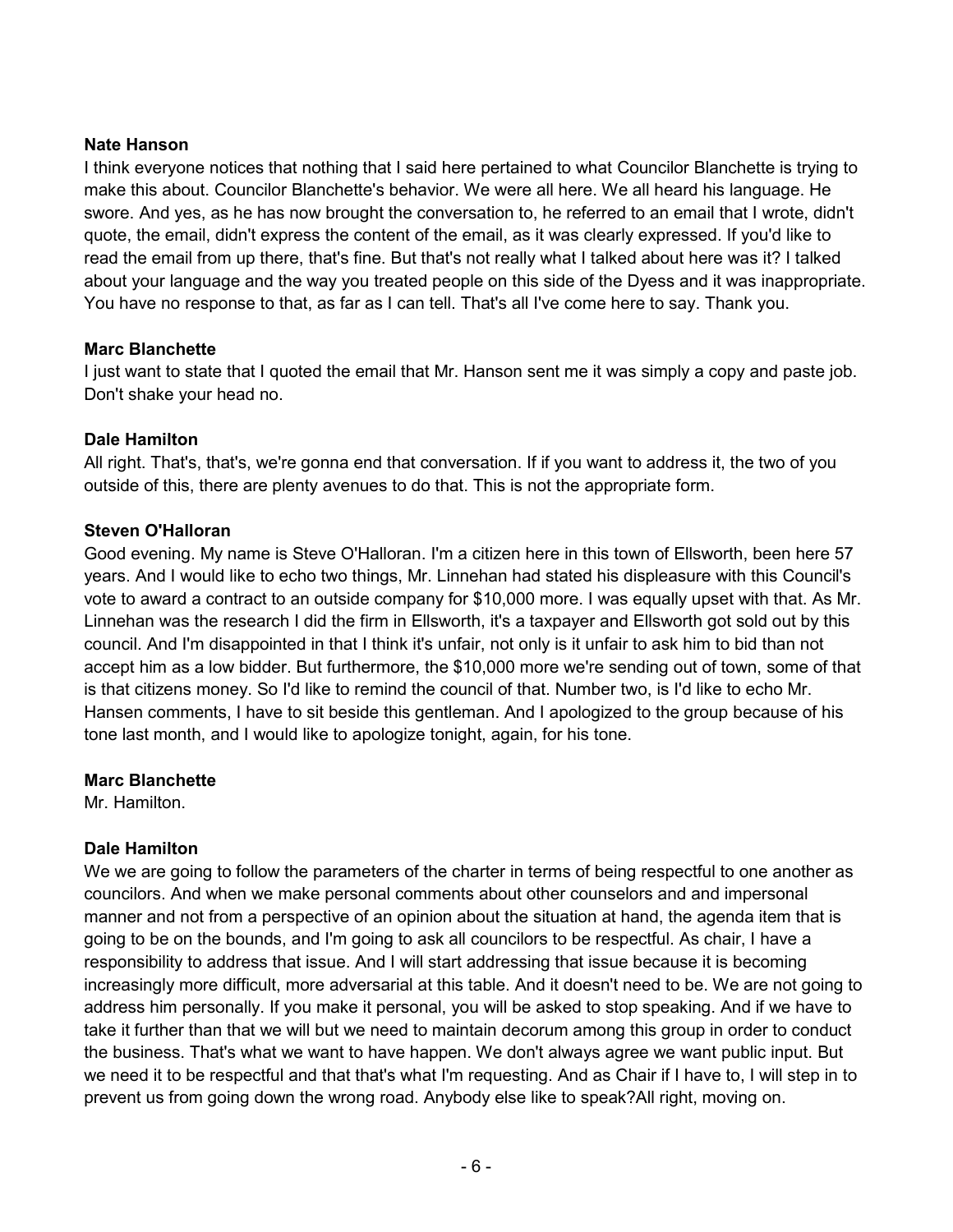presentation of awards. There are no awards this evening. Consent Agenda all items with an asterix are considered to be routine and will be enacted by one motion. There'll be no separate discussion of these items unless a council member so requests in which event the item will be removed from the consent agenda and considered in its normal sequence on the agenda. Nine Council order number 041801 request of the city clerk for appointment of Wardens and Ward clerks for the four voting districts within the city of Ellsworth for the June 14 2022 City of Ellsworth school budget validation special municipal referendum election. Number 10. Council order number 04101802. That's 041802 request of the city clerk for approval and setting the polling places opening time as 8am for the June 14 2022, city of Ellsworth school budget validation special municipal referendum election and Item 11 Council order number 041803 request of the tax collector to accept payments on real estate purchase installment contract on property located on map 143 lat 050 Dash 00 Dash 000 and to authorize the city manager to release that property through a municipal quitclaim deed. Would any Councilor's like to remove any of those items. Seeing none, is there a motion?

## **Marc Blanchette**

Move as presented.

## **Robert Miller**

Second.

## **Dale Hamilton**

Have a second, any discussion? All those in favor? Unanimous. Item 12 new business public hearing and action on the issuance of business licenses. Madam clerk is everything all in order with all these. Ellsworth number one LLC CBA Hampton Inn Ellsworth 6 down east highway for renewal of a city lodging license. This is a public hearing. I'll open the public hearing. Public Hearing is open. Seeing no comments closed the public hearing, public hearing is closed.

## **Marc Blanchette**

So moved.

**Dale Hamilton**  So, have a motion.

**Robert Miller**  Second.

## **Dale Hamilton**

Any discussion? All those in favor? Unanimous. Item 13. Council order number 041804 request for the public works director to approve an excavator lease agreement for a term of up to six months.

## **Lisa Sekulich**

Good evening councilors Lisa Sekulich public works director. So the first item tonight is to this is our yearly rental of a excavator for the summer season to do ditching and larger culvert type items. So back in 2017/18, somewhere in there, we used to own one at one point. And we ended up getting rid of it and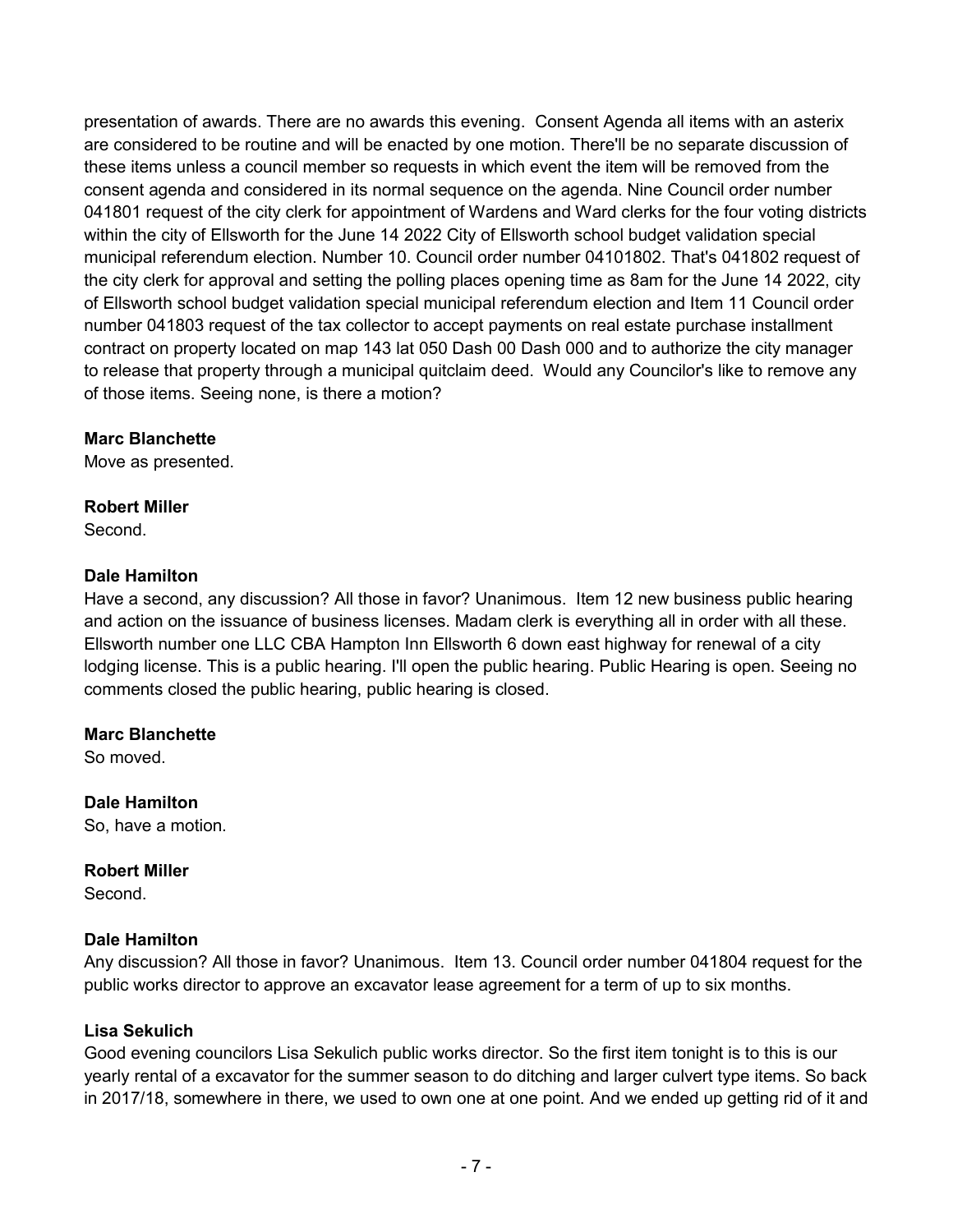decided to go with the rental option yearly. And so I'm requesting to rent an excavator with all the associated attachments for \$4,200 a month from Eagle rental. Who has been who we've used the last couple of years without any major issues.

## **Marc Blanchette**

Move as presented.

**Robert Miller Second** 

**Dale Hamilton**  Any discussion?

## **Steven O'Halloran**

How many hours did you put on the one for the six months last time?

#### **Lisa Sekulich**

I can't even begin to tell you I don't know.

**Steven O'Halloran**  was it used daily, weekly....

**Lisa Sekulich**  Oh, daily. Just I mean, it's maybe set a portion of the time but 95% of time it was being used.

## **Steven O'Halloran**

Thank you. One further comment, Thank you for recommending the low bidder in this case

#### **Dale Hamilton**

Any further discussion? All those in favor. Unanimous Item 14 Council order numbers 041805. requested the public works director to accept the DEP grant funds for stream crossing.

## **Lisa Sekulich**

So the second item tonight is as you'll see in your packet is a state of Maine Department of Environmental Protection. We back this fall, Andrew McCullough, who was part of the discussion previously helped us put together an application for this grant funding to redo a culvert out on the Red Bridge Road. We found out from DEP that they would like to award us \$125,000 toward the replacement of this culvert. And so tonight, I am asking to accept those funds so that we can proceed with the engineering and construction of that project. It is the red Bridge Road over the Branch Lake stream, which is a culvert that's approximately over 30 years old and is at the end of its useful life.

#### **Marc Blanchette**

Move as presented.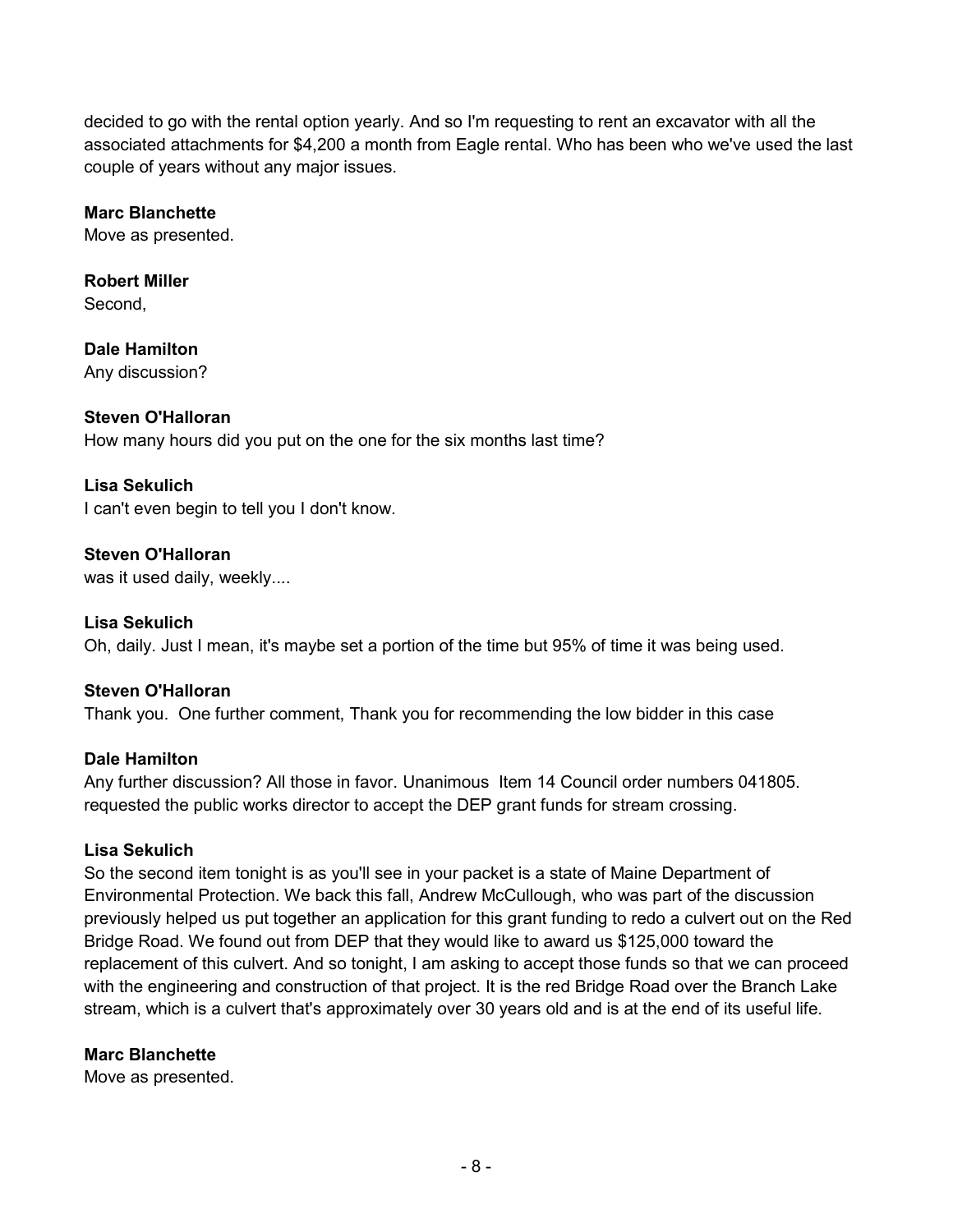**Dale Hamilton**  Motion.

**Robert Miller**  Second.

**Dale Hamilton**  Second. Any discussion?

**Steven O'Halloran**  any strings attached to this?

**Lisa Sekulich**  As far as?

**Steven O'Halloran**  If we accept it, is there some conditions?

**Lisa Sekulich**  No. We have to do the project other than that?

**Steven O'Halloran**  No, you have an estimate of the cost of the project.

**Lisa Sekulich**  The total project is upwards of \$700,000 +

**Steven O'Halloran**  And that's your estimate.

**Lisa Sekulich**  That is the engineered Andrew McCullers estimate.

**Steven O'Halloran**  So if we accept this money we have to press forward with

## **Lisa Sekulich**

we continue Yes. I mean, there's always a backup clause if we come into something and we say no, we don't want to do it. We can tell them we don't want it but.

## **Dale Hamilton**

discussion. All those in favor the motion. All those opposed? Unanimous. This is item 15. Council order number 041806 request of the public works director to approve the Water Street pump station project.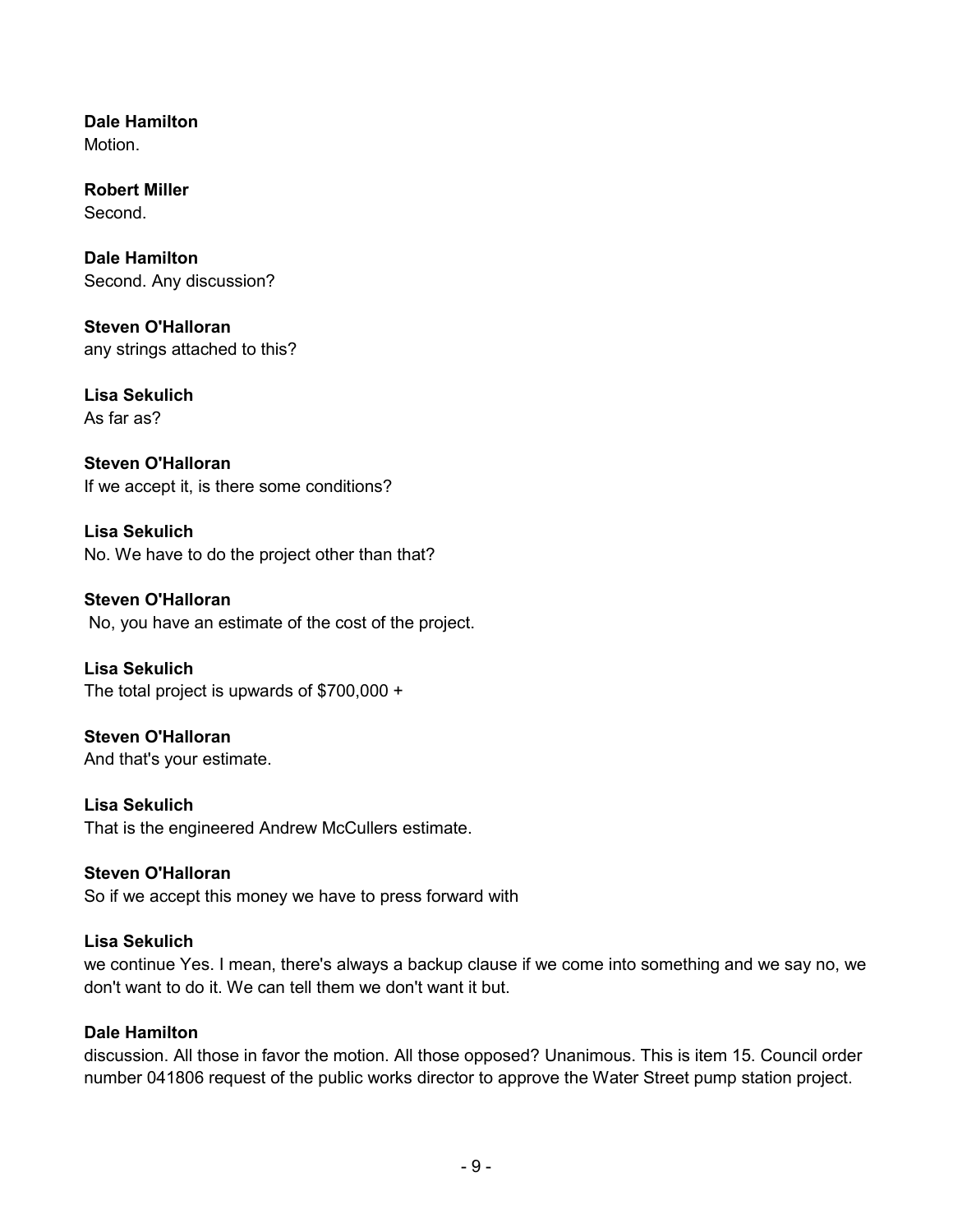## **Lisa Sekulich**

All right. So this project as you'll see the attached letter from engineers Woodard and Curran and the bid submitted from contractors. This project has been in the works for those who are newer to the Council this project has been in the works for several years. It's an upgrade to our current wastewater pump station on Water Street near RF, Jordan and coastal interiors. On this location is undersized in or the pump is undersized, and it has surcharges when extreme weather and puts additional strain on our system and upgrade solutions. The problem has been mandated by the Maine DEP. And this project will correct that issue and resolve the mandate from the DEP. On March 17, we had a bid opening for the project, three bids were received. And tonight I'm asking to go with the low bidder T Buck construction.

## **Casey Hanson**

Move to approve the request the public works director to award the Water Street pump station project to T Buck construction as a written here,

**Gene Lyons** 

second.

## **Dale Hamilton**

motion and a second. Discussion?

#### **Steven O'Halloran**

The DEP has been tolerant of the situation thus far. Am I correct? But they're at the end of the rope?

#### **Lisa Sekulich**

Yeah, they've mandated that we do something about it. And since we have a plan and have been in the works with this project for the last couple years, they have said okay, you're you're making headway towards correcting the issue.

#### **Steven O'Halloran**

Do you have an end cost to this by the time you pay the bond and borrow the money and all of that.

#### **Lisa Sekulich**

So we have some money from northern borders. We have half million dollars from northern borders. We're going to use bond money and we have some other potential funding mechanisms which will come up in the next conversation. overall costs will end up being about \$2.7 or \$2.5/2.7. I think somewhere.

#### **Steven O'Halloran**

when when the debt service is settled, is that what I'm getting

## **Lisa Sekulich**

with all engineering and everything included.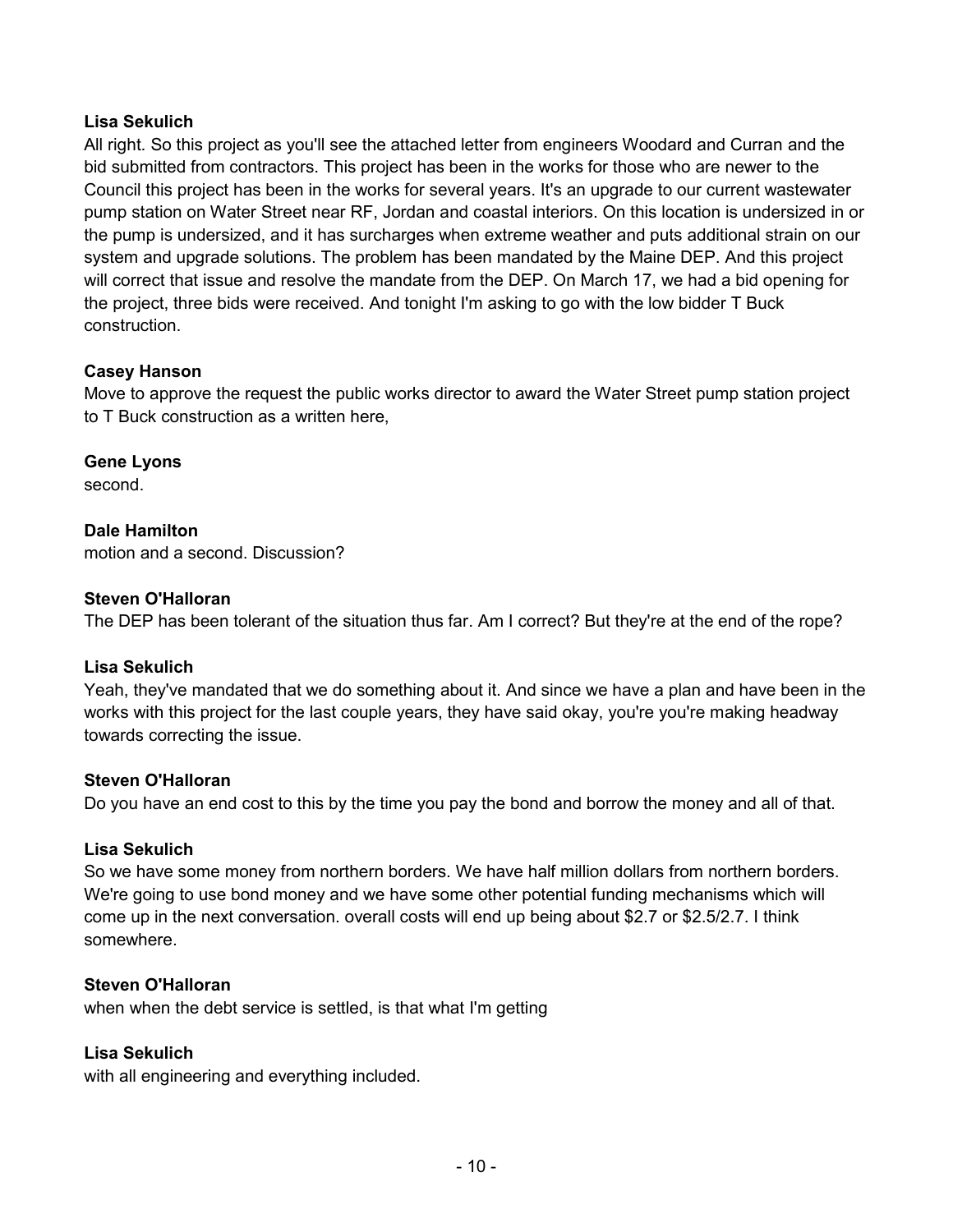## **Marc Blanchette**

Seeing no more discussion, all those in favor of the motion. All those opposed? One opposed? passes. (5-1 with O'Halloran opposed)

## **Dale Hamilton**

Item 16. This is the new item that was added regarding the DEP ARPA and OSG grant funding.

## **Lisa Sekulich**

So good evening councilors. We got some good news last Friday. And we have to act on it by May 5, which is what I'm hearing tonight. The State of Maine Department of Environmental Protection the Clean Water State Revolving Fund, which is the Fund for basically wastewater, and some storm water is as part of our application to them for a large project for sewer and storm drainage improvements. With sump pump station upgrades. We found out that because they have additional money coming in from ARPA and other federal agencies that they are doing instead of just loaning money. They're doing what they call principal forgiveness, and grants. And we have been offered \$2 million in free grant money, no conditions through the ARPA program. And then we've also been offered a \$200,000 from the sewer overflow and storm water reuse municipal grant funding, again from the Maine DEP. Again, no strings attached other than we need to use it for the items that were in our original presentation or application to them.

## **Dale Hamilton**

So out of that project that you just said was about \$2.5 million total. If we use all two, we could use the 2.2 for that project?

## **Lisa Sekulich**

I don't know that we can use all of it towards that project. No

#### **Dale Hamilton**

2.298 Whatever it is Okay, is there a? Is there some restriction, you got to split them between the two projects that you have submitted for them you submitted.

#### **Lisa Sekulich**

So some of the money has to be for at least \$200,000 Right? It has to be for what they call, I guess you could say that's an overboard discharge. But I'd have to clarify that honestly, with them, I don't believe we can use the whole thing towards water street pump station. But I don't know that. And I don't know that it would benefit us where we already have bond bonding and stuff set up for that project and nothing for the other projects, which included the High Street pump station and storm water issues. I don't know that it would benefit us to use this money for that and not start the process of designing, which is essentially what this money would be used for is to start the designing process. So that we would have shovel ready projects that we can go after, you know, like, congressional earmarks and other stuff that's going to be rolling down the track in the next few years.

#### **Glenn Moshier**

Also, not allowed to use federal funds for matching.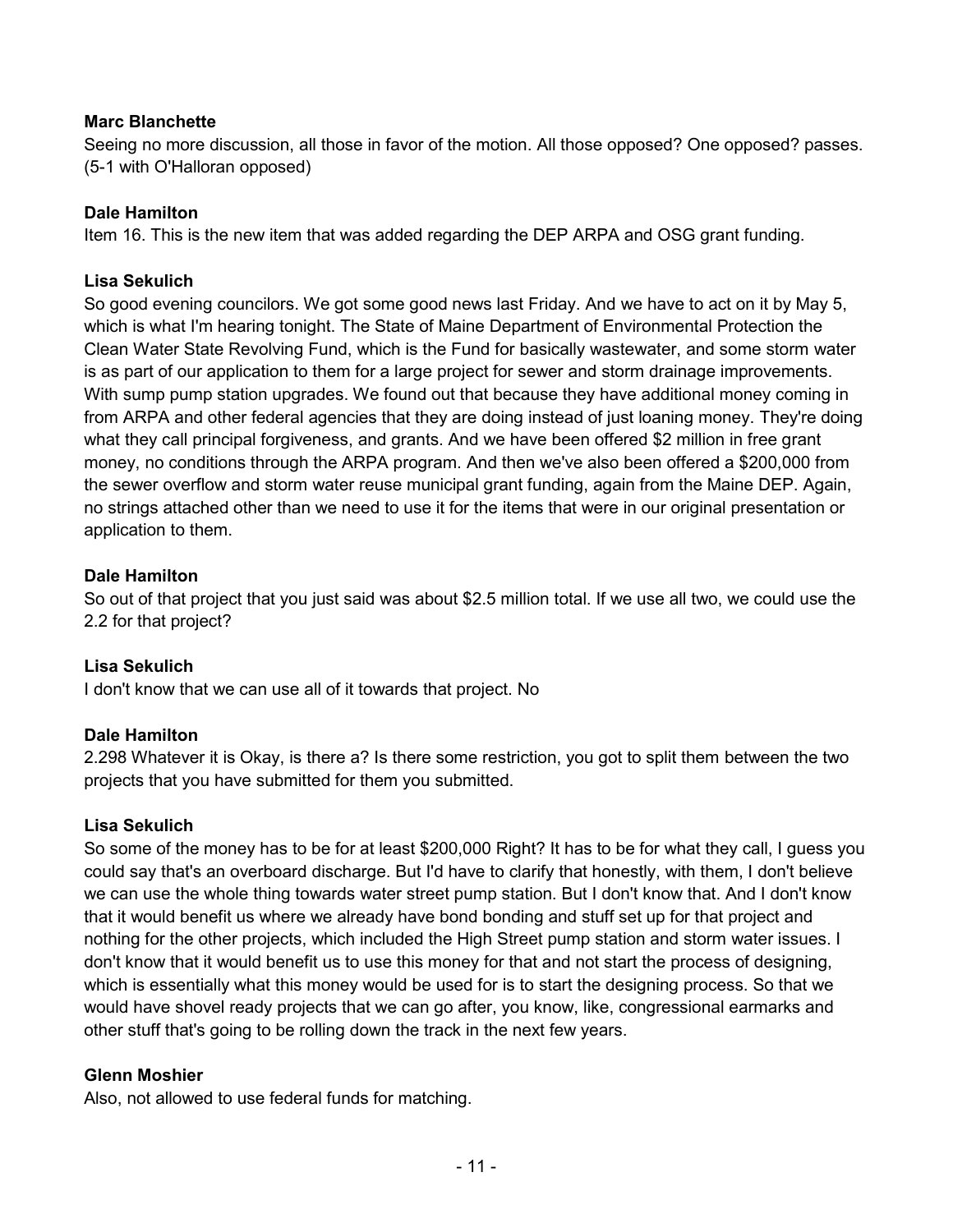## **Lisa Sekulich**

so we'd have to use at least half a million to match the existing northern borders current we have.

#### **Glenn Moshier**

Since this is ARPA funding, we couldn't use the federal funds to match the other federal funds, which is what the bond money is for this is our match for the northern borders. So we could use some of it to offset some of the costs, but that just got is going to have to come from other sources, not federal funds.

#### **Dale Hamilton**

So the projects you're referencing, we have projects ready to go, we have to accept it by May 9. In is are these funds have a expiration in terms of when they have to be used?

#### **Lisa Sekulich**

It says 2022 or 23.

#### **Dale Hamilton**

So so we have projects that yes, that are ready to go that we were

#### **Lisa Sekulich**

Yeah, so we would use, you know, worth we were talking \$200-300,000, probably maybe more now towards the Water Street pump station. And then the rest of it would be towards these other storm water and sewer projects to move them forward.

#### **Gene Lyons**

It's one of those things where we don't take it somebody else will, right.

#### **Lisa Sekulich**

Yeah, exactly. It's, it's completely free money. So if we don't use it, they'll send 2.2 million to somebody else.

#### **Marc Blanchette**

You'll pardon me if I snicker, I heard that term before.

#### **Lisa Sekulich**

Oh, yeah. Nothing's really free. But it is free.

#### **Dale Hamilton**

It's available.

#### **Gene Lyons**

Yeah, it's gonna get paid back someday. But we can get none and then still pay it back. And we can get some pay it back. So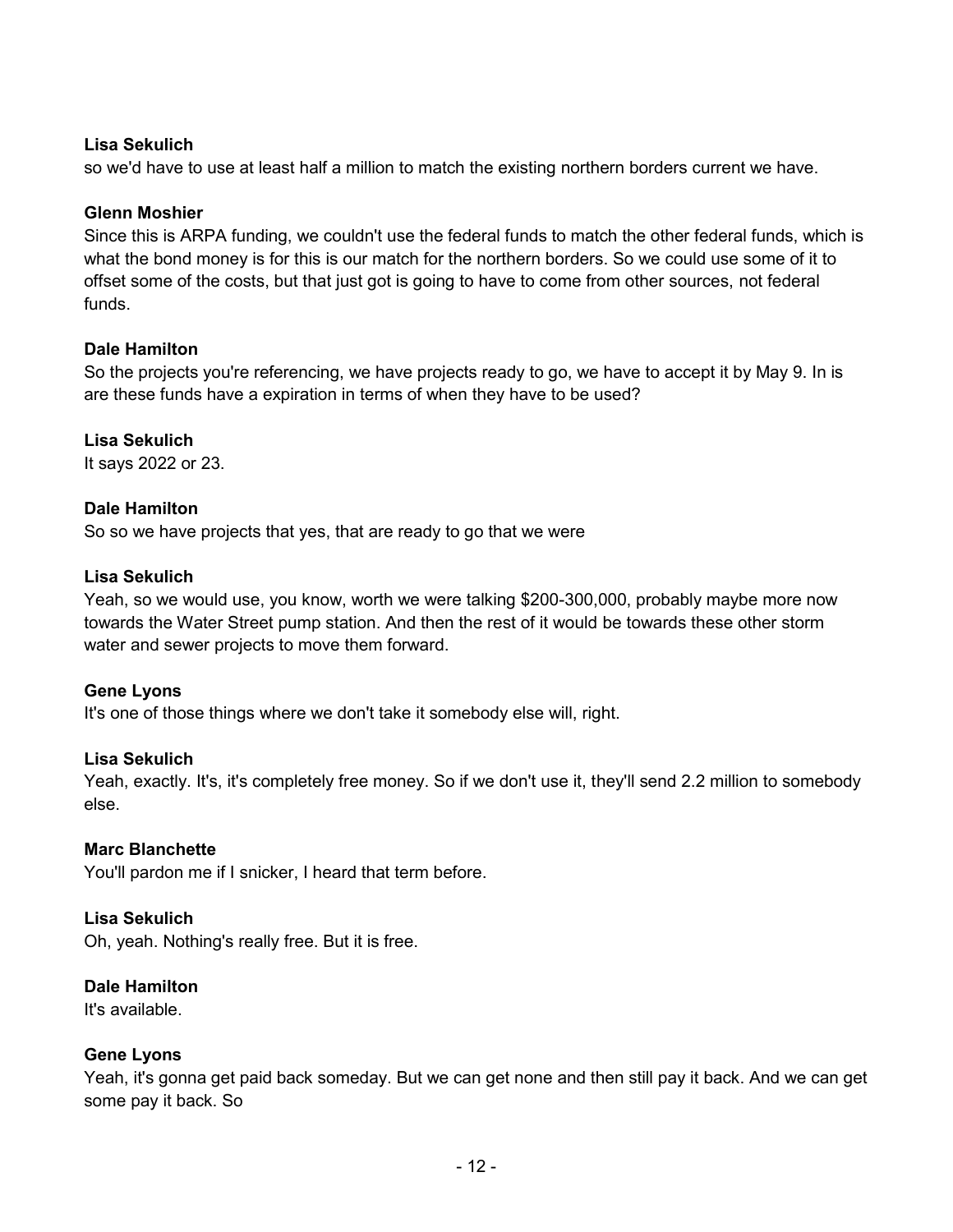## **Steven O'Halloran**

I just want to clarify that this does not rope the city into millions of dollars of projects to use this. It's not like you've got 2.2 million and it sounds like you're allowed to use maybe 200,000 or 300,000 on this project. But does that rope us into more projects that's beyond our budget?

## **Lisa Sekulich**

Nope. So if you look at this form right here, it says ARPA funding is not conditional upon borrowing via a Clean Water State Revolving funds loan. If you accept the ARPA funding, please check this box. Upon acceptance of this offer, we will work with you to set up your grant, if the box is left unchecked, or you do not accept by the date listed below, we will assume that you do not wish to receive the funds. We do not not link to a loan or anything further, it's literally here's \$2.2 million to get you guys rolling.

## **Steven O'Halloran**

How much of these other projects valued at that are ready to roll?

## **Glenn Moshier**

The whole the whole application that was forward by Woodard and Curran was 10.8 million.

## **Lisa Sekulich**

water street pump station, High Street pump station and a whole bunch of stormwater work.

#### **Steven O'Halloran**

And when I roped into this,

#### **Glenn Moshier**

so the water Street pump station were estimated is going to cost probably about 400,000 of this 2.2 million. The High Street pump station which is the next kind of priority as far as the wastewater goes, is estimated to be 1.8. So if we, if we use the 400,000 for Water Street, we'd have the majority of the High Street pump station paid for with this grant funding and then we'd have to come up with the remainder either through some other funding source or through through additional bonding to the wastewater something but we've also put a congressional earmark for that High Street pump station as well. So there's potential funding source there we get that funding, then we would have the remainder of the 2.2 million to spend on other wastewater projects or storm water,

## **Lisa Sekulich**

wastewater and storm water. So and we can split it how, you know, we can say we want to put a million towards the pump station, and we're gonna put half a million dollars towards storm sewer storm drains. So it's it leaves it open ended enough that we can do a little bit of something or we can pick and choose in, it's all if we want to how we want to.

## **Robert Miller**

and this is \$2.2 million that the city would have to spend anyway.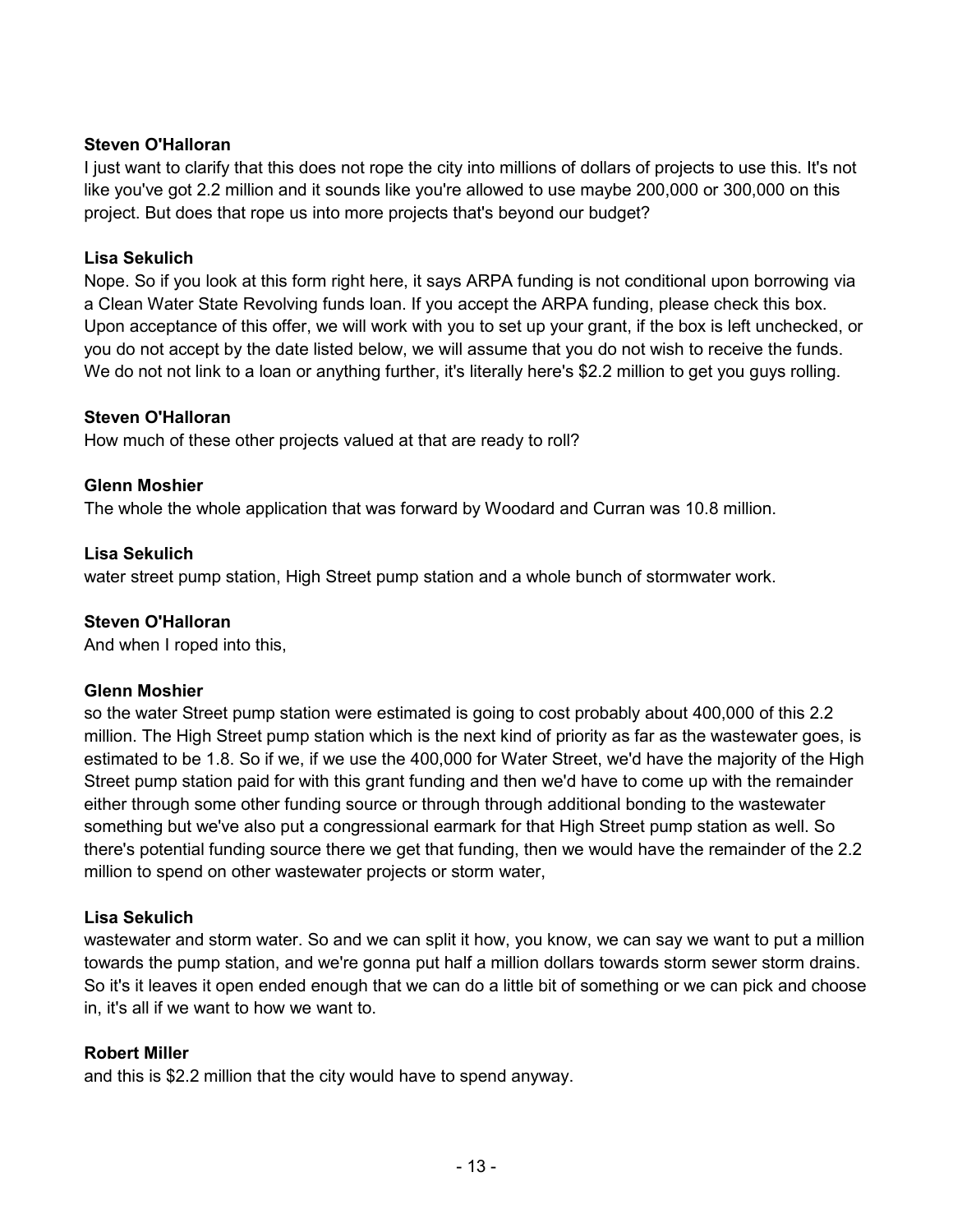## **Lisa Sekulich**

if we want to continue development out on High Street, we're going to need to do something about that Street pump station for wastewater. And it makes work to the point where and we heard this in the local roads meeting, drainage, drainage, drainage, that is our number one problem in the city is drainage. And this could be a huge chunk to get us so far in being able to actually deal with the water so that we can really have some decent roads.

## **Robert Miller**

Moved to approve the request of the public works director to accept \$2,200,000 from the Maine DEP and allow the city manager to sign required documentation,

## **Lisa Sekulich**

and we'll get to it in the future. But there's also a program much like this for the drinking water side. And there's rumors that the same type of thing might be happening there too. So I may be back next month or the month after for something similar.

## **Dale Hamilton**

I just kind of I think the the other reality is, one thing I like is that it's moving some of these projects forward. I'm sure as we go through our next 18 weeks of Monday's, listening, preparing a budget, the needs of the city are not few. There are lots of things that we're facing, both short term and long term that we are going to have to address, we will have no choice. And a lot of those projects require phase approaches, they most of them require engineering and design so that it can be ready to then move to the next state. And that's where I think that we've we've gotten stuck is that we look at the project of being \$10 million. And we freeze and we don't do anything, we were going to be faced with that. And so any project that we can start to move along and get to the place that we can move it to the next phase is good for the city and and this is a smart way of doing it in terms of having access to resources that we normally wouldn't. Now we can all debate in terms of what that means on our other pocket but for the city. It's it's it's a good decision. So glad that you put up any other comments?

#### **Gene Lyons**

Second.

## **Dale Hamilton**

All those in favor. Unanimous Item 17. Council order number 041807. requests the finance director to approve the annual reports for tax year April 1 2021 through March 31 2022. for affordable housing tax increment financing districts Leonard lake or a way in oil way senior in the city of Ellsworth.

## **Glenn Moshier**

Josh is not here tonight. But these are the reports we put forward every year. And we have to fall in with the state just to advise them about any changes in any of those districts. There aren't any.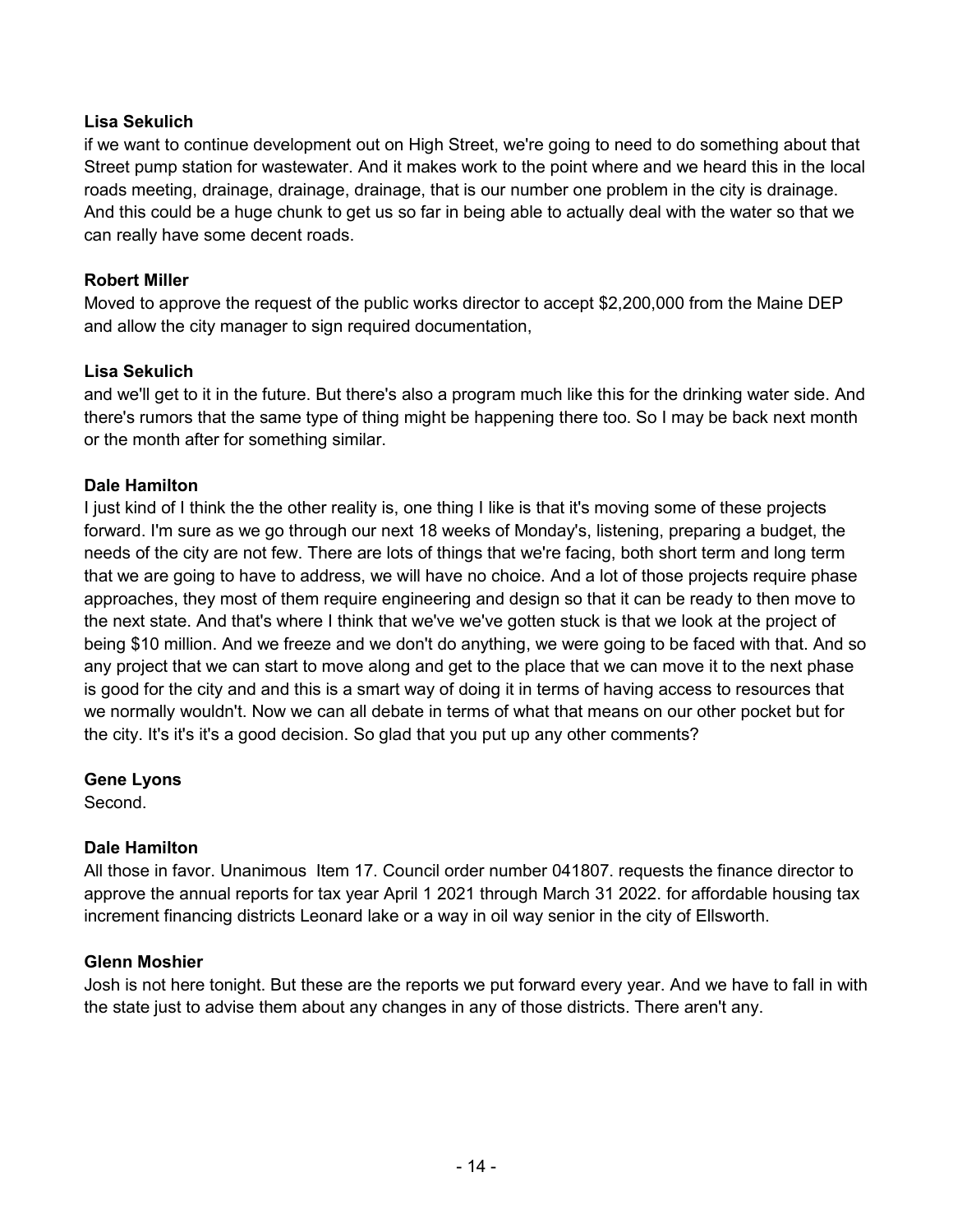## **Marc Blanchette**

Mr. Chairman, Move to approve the annual reports for tax year April 120 21 through March 31 2022. for affordable housing tax increment financing districts Leonard lake, Oriole Way and Oriole Way senior in the city of Ellsworth

#### **Robert Miller**

second

## **Dale Hamilton**

motion and a second any discussion? All those in favor? Unanimous Item 17 executive session to discuss labor negotiations between the city of Ellsworth and the Ellsworth Wastewater Treatment Plant laborers 327 in accordance with MRSA title one chapter 13 section 405 Paragraph six D

#### **Marc Blanchette**

so moved

#### **Robert Miller**

second.

#### **Dale Hamilton**

All those in favor? All those opposed. One opposed. (5-1 with O'Halloran opposed) we're going in to Executive Session. So we're back out of Executive Session.

#### **Marc Blanchette**

move to accept the Ellsworth wastewater treatment negotiated contract as presented.

#### **Gene Lyons**

Second.

#### **Dale Hamilton**

Motion a second. Any discussion? All those in favor? Unanimous. Item 19 executive session to discuss labor negotiations between the city of Ellsworth and the Ellsworth City Hall clerks unit Massachusetts and northern New England laborers District Council 327 in accordance with Mrs. A title one chapter 13. Section 405. Paragraph six D.

#### **Robert Miller**

Moved to go into Executive Session.

#### **Casey Hanson**

Second.

## **Marc Blanchette**

All those in favor? All those opposed? One opposed (5-1 with O'Halloran opposed)